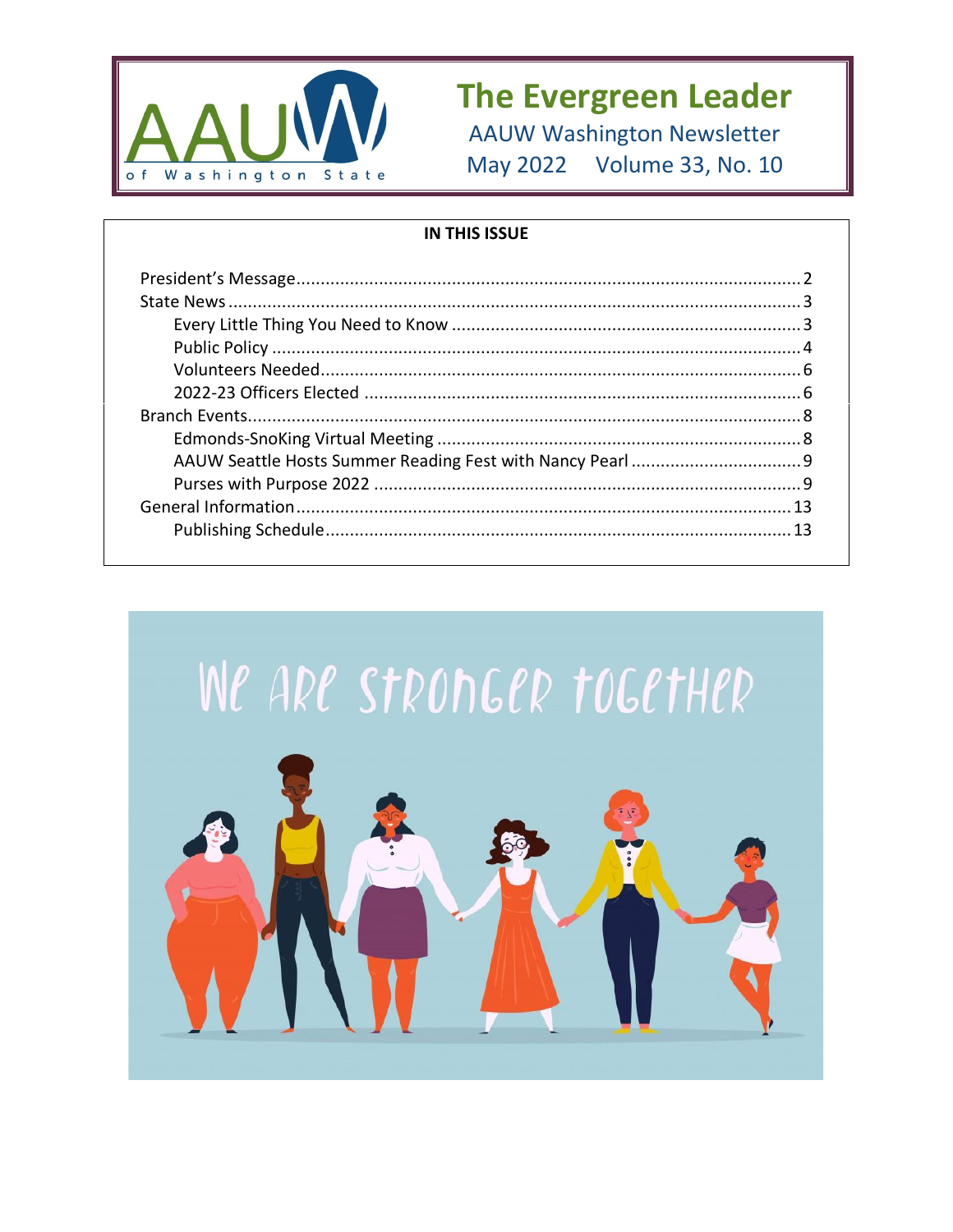## <span id="page-1-0"></span>**President's Message**



Mary Williams President AAUW Washington [president@aauw-wa.org](mailto:president@aauw-wa.org)

Are you feeling overwhelmed? I know I am. War. Pandemic. Inflation. Leaked decisions. Gas that costs more than fine wine (well, maybe not, but it seems we may be headed that way.) Having to refight the battles our mothers and grandmothers already won, even when everything we know about our legal system made us think the war was over and our rights were preserved by precedent. Sometimes I want to just turn off the news and ignore it all. A good book or mindless tv seem like a much safer option.

It really helps to try to focus on the small changes we can and have actually made that have lasting impact. Later in this Evergreen Leader there is a story by our AAUW-WA Public Policy chair, Sandra Ripley Distelhorst. It's clear that the work of this committee is never done, and this dedicated group, first led by Karen Anderson, and now by Sandra, has done a yeoman's job of making sure that our advocacy efforts are top notch and on point.

To be clear, AAUW's focus is NOT on maintaining abortion rights, but on preserving a woman's right to choose. Your body, your choice. And, its equally important that decisions are left to a woman and her doctor, not to a bunch of (mostly male) politicians. The recently leaked draft decision also makes it clear that once Roe v. Wade is overturned, they're nowhere near done. Who knows what will be next?

The Public Policy Committee is working diligently to keep us abreast of the latest developments and the most effective ways for us to work together and with our collaborators to fight this attack on our rights. We owe them a vote of thanks. And our help. If your branch doesn't have a public policy chair, please consider volunteering. You don't have to join the committee if you'd prefer not to but having a link to each branch is really important.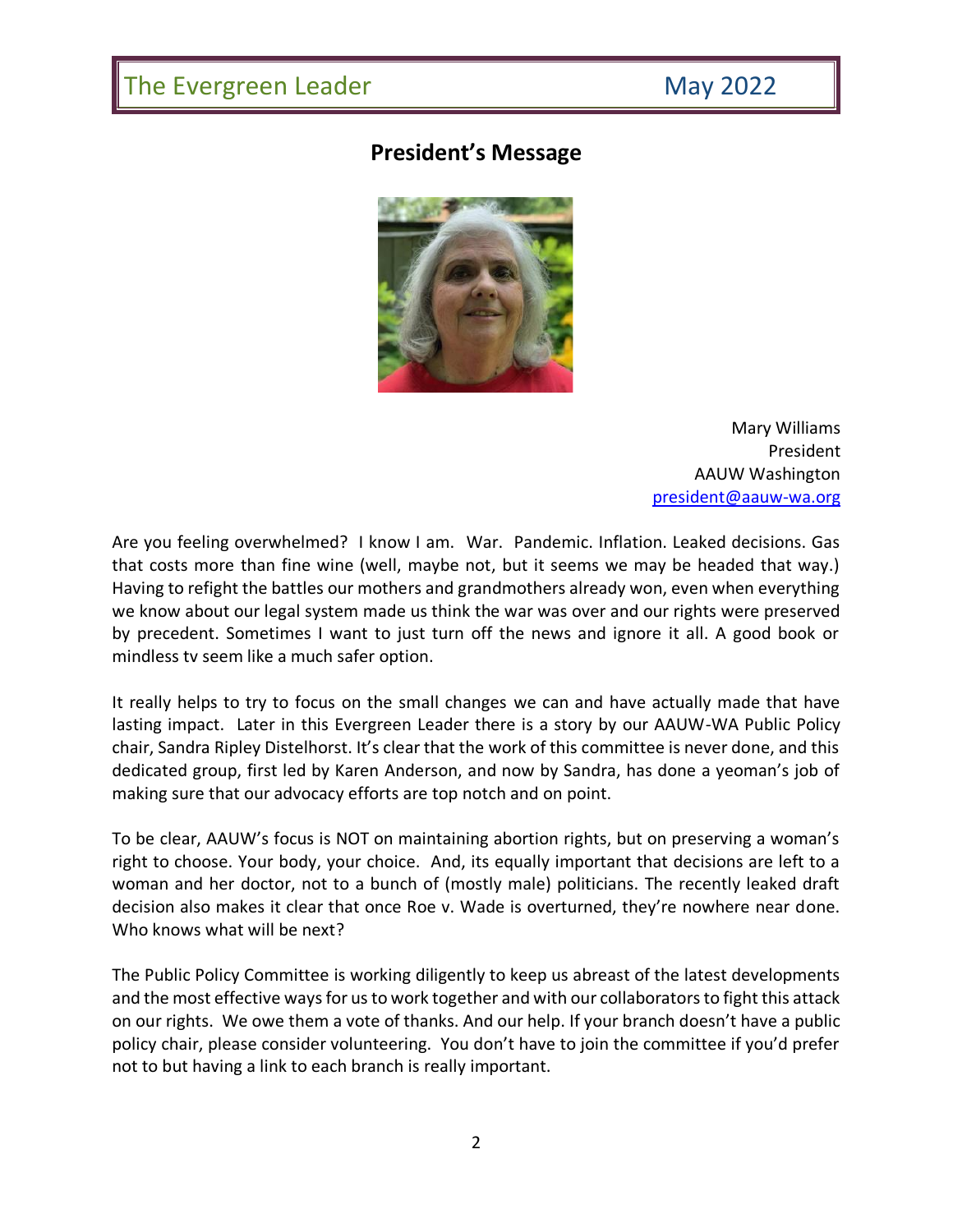I would also like to take this opportunity to welcome a new member of our communications team. Kay McMurry. Kay has agreed to take over as Editor of The Evergreen Leader when Melinda's term concludes at the end of June. Welcome, Kay!

I would also like to welcome SPRING! She certainly has taken her own sweet time arriving this year, but it appears that she's finally here. The tulips and daffodils are up, the rhodies are starting to bloom, and we know by our watering eyes and runny noses that we're on the verge of having a cascade of colors wherever we look. I can't wait! Have a great month.

<span id="page-2-1"></span><span id="page-2-0"></span>Mary

## **State News**

*Every Little Thing You Need to Know*

Mary Williams President AAUW Washington [president@aauw-wa.org](mailto:president@aauw-wa.org)

- $\triangleright$  The 2022 Annual Meeting was a great success. Approximately 80 people attended the morning session with Jennifer Berkshire and participated in a panel discussion featuring Michaela Miller, Deputy Superintendent of Public Instruction, State of Washington; Marcia Harris, former school superintendent and school board member; and Mavis Nickels, retired math teacher and former school board member in Battle Ground, WA. AAUW CEO Gloria Blackwell opened the afternoon business meeting by talking with us about the work that AAUW National is doing and the importance of the AAUW Greatest Needs funds.
- $\triangleright$  Watch your email for information coming soon about the June kickoff to the next webinar series. More information will be released later this week. In the meantime, save Saturday morning, June 11<sup>th</sup>. Registration details will be coming soon.
- $\triangleright$  Our May President's meetings will be on Monday, May 23<sup>rd</sup>, since the 30<sup>th</sup> (the last Monday of the month) is Memorial Day. The Zoom link will be coming out later this week.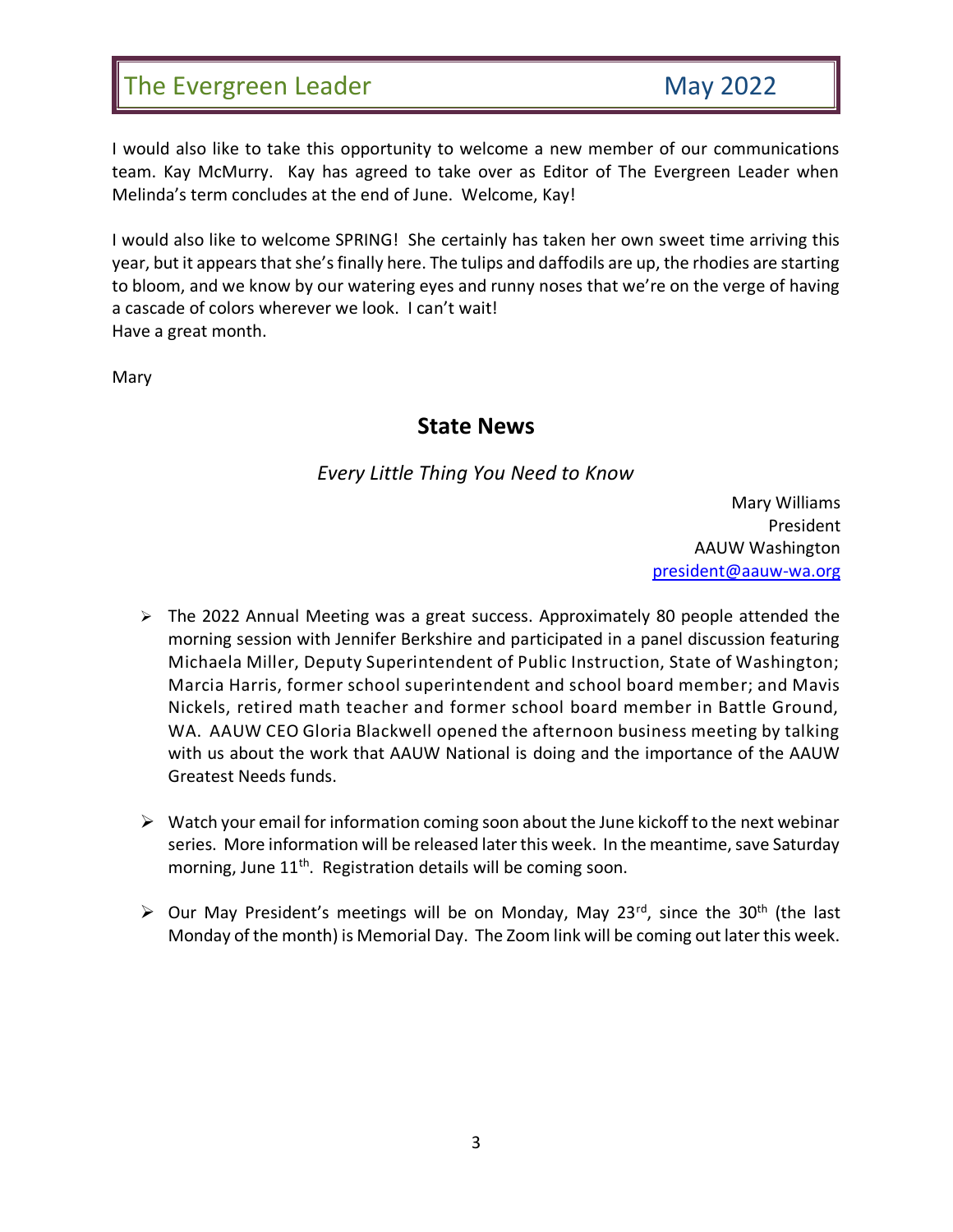## *Public Policy*

Sandra Ripley Distelhorst Public Policy Director AAUW-Washington [publicpolicy@aauw-wa.org](mailto:publicpolicy@aauw-wa.org)

#### <span id="page-3-0"></span>**SCOTUS leak – AAUW official response**



The May 6<sup>th</sup> AAUW Action Fund Washington Update included an official response to the SCOTUS leak and a link to **[Rallying for Abortion Rights toolkit](https://click.everyaction.com/k/45003492/344032396/1087102515?nvep=ew0KICAiVGVuYW50VXJpIjogIm5ncHZhbjovL3Zhbi9FQS9FQTAwNS8xLzc2OTU1IiwNCiAgIkRpc3RyaWJ1dGlvblVuaXF1ZUlkIjogImVkYTU5NDFhLTU4Y2QtZWMxMS05OTdlLTI4MTg3OGI4M2Q4YSIsDQogICJFbWFpbEFkZHJlc3MiOiAic2FuZHJhLmRpc3RlbGhvcnN0QGdtYWlsLmNvbSINCn0%3D&hmac=_vnr5nwdRXhaHGe4i0CY-qR9eLMrBJ3vFC0OebdmcpU=&emci=a4d05994-52cd-ec11-997e-281878b83d8a&emdi=eda5941a-58cd-ec11-997e-281878b83d8a&ceid=23175587)**. A major rally is planned for May 14th, the day the Senate is scheduled to vote on the Women's Health Protection Act **[\(H.R. 3755/S. 1975\)](https://www.congress.gov/bill/117th-congress/senate-bill/1975/related-bills?q=%7B%22search%22%3A%5B%22women%27s+health+protection+act%22%2C%22women%27s+health+protection+act%22%5D%7D&r=1&s=4).** You can stay up-to-date on AAUW Action alerts by following AAUW on [Twitter](https://twitter.com/AAUWActionFund) and [Facebook.](https://www.facebook.com/aauwaction/) Bookmark the AAUW [Take Action](https://www.aauw.org/act/two-minute-activist/era/) webpage and visit it for updates. Sign-up for the newsletter by going to the national [Advocacy Tool Kit](https://www.aauw.org/resources/policy/advocacy-toolkit/) webpage and scroll to bottom of page for the sign up box. Look for this logo in your email.

#### **What's going on in Washington State?**

Abortions remain legal in WA state. The Seattle Times published The history of abortion laws in [Washington State.](https://www.seattletimes.com/seattle-news/data/the-history-of-abortion-rights-in-washington-state/) Here is a summary:

- In 1909 WA had a [near-total ban on abortions](https://leg.wa.gov/CodeReviser/documents/sessionlaw/1909c249.pdf). It wasn't until 1970 with [Referendum 20](https://depts.washington.edu/civilr/referendum20.htm) that the law changed and abortion was legal before four months of pregnancy. In 1991 we passed th[e Reproductive Privacy Act.](https://apps.leg.wa.gov/rcw/default.aspx?cite=9.02.100)
- In 2018 the [Reproductive Parity Act](https://app.leg.wa.gov/billsummary?BillNumber=6219&Year=2017) made changes to health care coverage regulations [\(RCW 48.43\)](https://app.leg.wa.gov/rcw/default.aspx?cite=48.43) that were further amended in 2019 to expands coverage to trans and nonbinary people and amended in 2021 to include student health plans.
- In 2022 we passed HB1851 "Preserving a pregnant individual's ability to access abortion [care](https://app.leg.wa.gov/billsummary?BillNumber=1851&Initiative=false&Year=2021) amended sections of the [Abortion chapter RCW 9.02.](https://apps.leg.wa.gov/rcw/default.aspx?cite=9.02.100)

**Over 40 bills were introduced to abolish or restrict abortions in WA in over the past few years.** Nineteen legislators (including 8 women legislators) introduced bills to abolish or restrict abortions in our state. The top four sponsors of the most restrictive bills ("abolish abortions" and "prohibit abortion by medication") were Rep. Jesse Young LD26, Rob Chase LD4, Brad Klippert LD8, and Vicki Kraft LD17. Young is running for the state Senate in LD26, and Klippert and Kraft are running for Congress.

Sixty-two legislators voted in 2022 against [HB1851 Improving Access to Abortions.](https://app.leg.wa.gov/billsummary?BillNumber=1851&Initiative=false&Year=2021)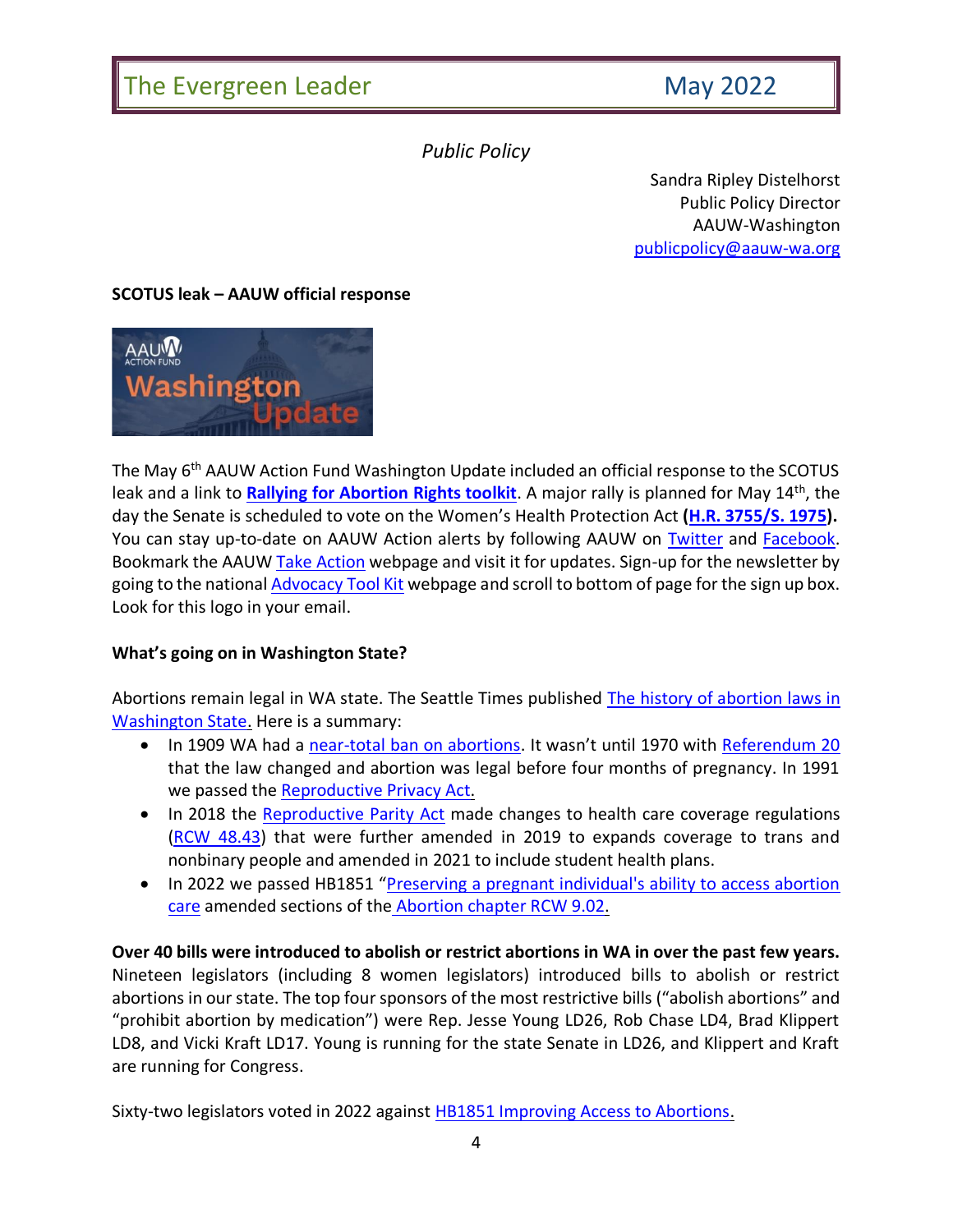The AAUW-WA policy team will continue to monitor and oppose bills that attempt to restrict abortion in WA state.

**Elections are coming.** We are not just rallying for abortion rights; we are committing to taking our voices to candidate forums and community conversations to make sure we elect officials who support women's rights and a women's right to choose.

**What you can do.** Ask all candidates what their position is on abortion. Ask them about their position on other AAUW issues: equal pay, student debt, paid family medical leave, affordable childcare, Title IX, and sexual harassment and assault legislation.

See our new webpage [AAUW-WA Voter Tools](https://aauw-wa.aauw.net/voting-tools/) that includes the Candidate Comparison template that will be updated for the General elections for federal and state races. See [AAUW-WA](https://aauw-wa.aauw.net/advocacy/public-policy-research/)  [Publications list](https://aauw-wa.aauw.net/advocacy/public-policy-research/) for background information on AAUW policy issues.

*The public policy team welcomes members to join our meetings or take on a candidate comparison project! Email [publicpolicy@aauw-wa.org](mailto:publicpolicy@aauw-wa.org) for updated meeting and project information.* 

#### *Other May Policy Events*

**Asian American, Native Hawaiian and Pacific Islander (AANHPI) Equal Pay Day (May 3rd) –** We have people from 42 different nations across Asia and the Pacific Islands that now call our state home. The Commission Asian Pacific Americans Affairs (CAPAA) is hosting a series of virtual conversations with community and state leaders throughout the month of May. See the schedule of [events here](https://capaa.wa.gov/aanhpi-heritage-month/) .

**Student Debt** (May 3<sup>rd</sup>) – AAUW webinar on Student Debt Crisis was on May 3<sup>rd</sup>. You can watch the [webinar recording here](https://click.everyaction.com/k/45003520/344032426/-1597936063?nvep=ew0KICAiVGVuYW50VXJpIjogIm5ncHZhbjovL3Zhbi9FQS9FQTAwNS8xLzc2OTU1IiwNCiAgIkRpc3RyaWJ1dGlvblVuaXF1ZUlkIjogImVkYTU5NDFhLTU4Y2QtZWMxMS05OTdlLTI4MTg3OGI4M2Q4YSIsDQogICJFbWFpbEFkZHJlc3MiOiAic2FuZHJhLmRpc3RlbGhvcnN0QGdtYWlsLmNvbSINCn0%3D&hmac=_vnr5nwdRXhaHGe4i0CY-qR9eLMrBJ3vFC0OebdmcpU=&emci=a4d05994-52cd-ec11-997e-281878b83d8a&emdi=eda5941a-58cd-ec11-997e-281878b83d8a&ceid=23175587) . . .

**Missing and Murdered Indigenous People Awareness Day** (May 5<sup>th</sup>) – See how the Edmonds community acknowledged the work still needed to be done on this important issue with a [Red](https://myedmondsnews.com/2022/05/red-dress-art-installation-focuses-on-missing-murdered-indigenous-women/)  [Dress Project.](https://myedmondsnews.com/2022/05/red-dress-art-installation-focuses-on-missing-murdered-indigenous-women/)

**Child Care Can't Wait Coalition** (May 7<sup>th</sup>) – AAUW joined with MomsRising for a [MOMibuster](https://www.facebook.com/events/365003248913898?emci=a4d05994-52cd-ec11-997e-281878b83d8a&emdi=eda5941a-58cd-ec11-997e-281878b83d8a&ceid=23175587) [event](https://www.facebook.com/events/365003248913898?emci=a4d05994-52cd-ec11-997e-281878b83d8a&emdi=eda5941a-58cd-ec11-997e-281878b83d8a&ceid=23175587) to raise awareness of the need for legislation to support paid family and medical leave, affordable child care and protections for pregnant workers. **Events coming in June**

Title IX 50<sup>th</sup> anniversary (June 23<sup>rd</sup>) – AAUW is asking for Governors to declare Jun 23<sup>rd</sup> "The 50<sup>th</sup> anniversary of title ix of the education amendments of 1972". Title IX webinars – AAUW TBA

Economic Security Webinar Series – AAUW-WA June Kickoff TBA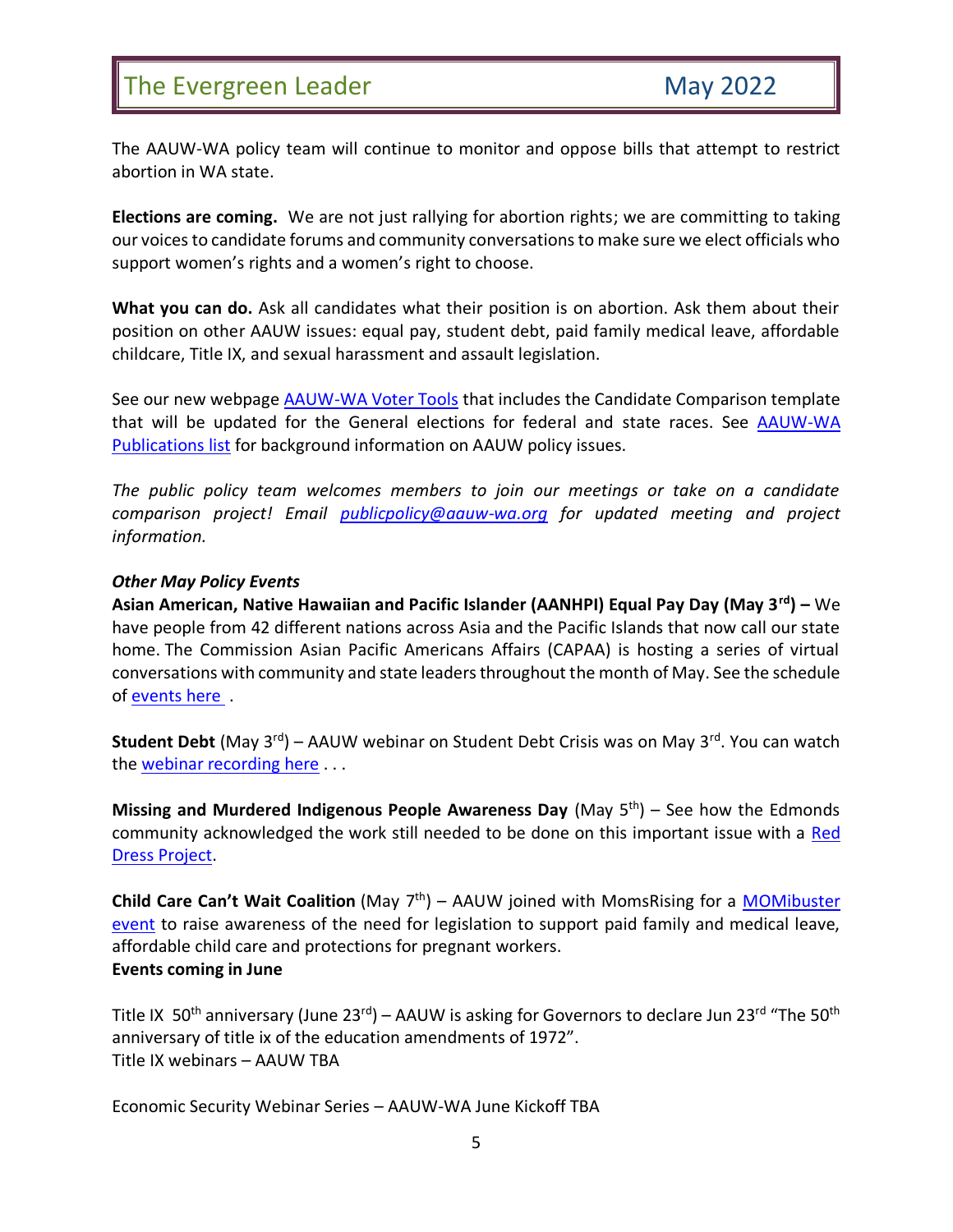#### *Volunteers Needed*

Mary Williams President AAUW-Washington [president@aauw-wa.org](mailto:president@aauw-wa.org)

<span id="page-5-0"></span>Would you be willing to take on a committee assignment to help out AAUW-WA? Our Bylaws require that we conduct a financial review whenever our VP of Finance leaves office. Kyle McEligot will be retiring from her position and the AAUW-WA Board on June 30<sup>th</sup>. Therefore, we will need to conduct a financial review of the years 2020-2021 and 2021-2022. The work will begin when Kyle has closed out the 2022 books, probably about July 15<sup>th</sup>, and should require just a few hours of work. I'm hoping that your work will be completed by either the Summer Leadership Meeting in early August or the August board meeting, which is tentatively scheduled for Thursday, August 18<sup>th</sup>.

<span id="page-5-1"></span>Kyle has done an incredible job of maintaining accurate records and complete books, so I'm confident it will be an easy task. If you are willing to help out, please send me a quick e-mail at [president@aauw-wa.org](mailto:president@aauw-wa.org)

## *2022-23 Officers Elected*

Mary Williams President AAUW Washington [president@aauw-wa.org](mailto:president@aauw-wa.org)

One component of our Annual Business Meeting held in April was the election of our 2022-2023 state officers. Previously during the meeting, an amendment to the Bylaws had been approved determining that the state president would, in the future, be elected in odd numbered years. To accommodate the change, the state president elected in 2022 will serve a one-year term. New or reelected officers are:

| Mary Williams             | $\cdot$ | President (2022-2023) |
|---------------------------|---------|-----------------------|
| Sandy Heidegroot          |         | Secretary (2022-2023) |
| Susie Johnson             |         | Treasurer             |
| Barbara Sando             |         | Director, Position 3  |
| Yvonne Berliner           |         | Director, Position 4  |
| Sandra Ripley Distelhorst |         | Director, Position 8  |
| <b>Judy Peasley</b>       |         | Director, Position 9  |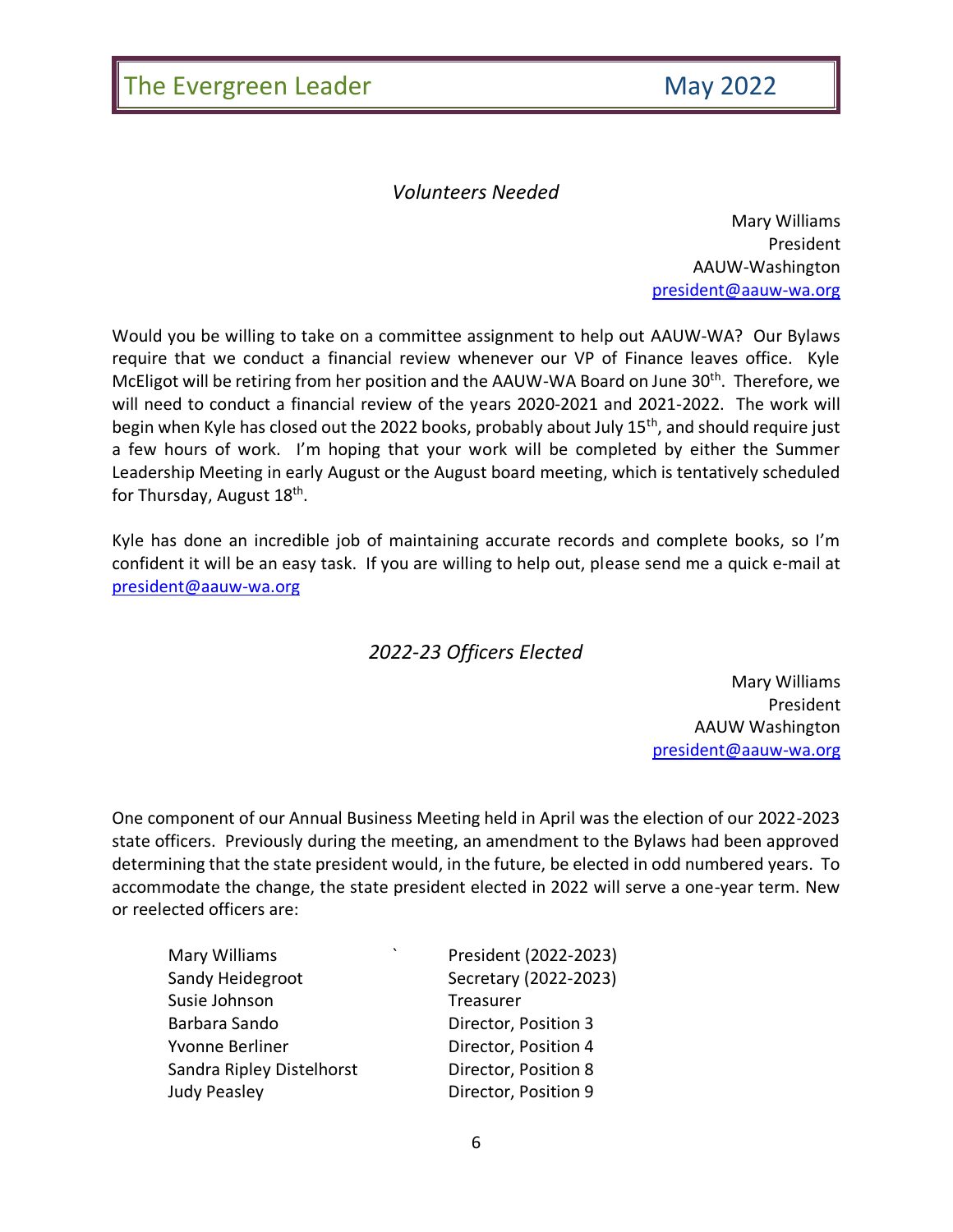Sandy Heidegroot vacated the position of Director, Position 7, to run for secretary. She was elected to fill the vacancy created when Susie ran for Treasurer. Therefore, we are looking for someone to fill that position.

If you ever thought you'd like to try serving on the board, but were reluctant to commit for two years, this is your chance. Pease email Mary at [president@aauw-wa.org](mailto:president@aauw-wa.org) if you're interested.

Board members Cathy Cavness, Kathy Halsan, Emily Hitchens, and Karen Anderson are the four continuing members who round out the full board.

Current state finance officer Kyle McEligot will be leaving the board after a long period of service. Katherine Cleland, who agreed to fill a vacancy when there was a board resignation is also terming out. We thank them for their hard work on our behalf.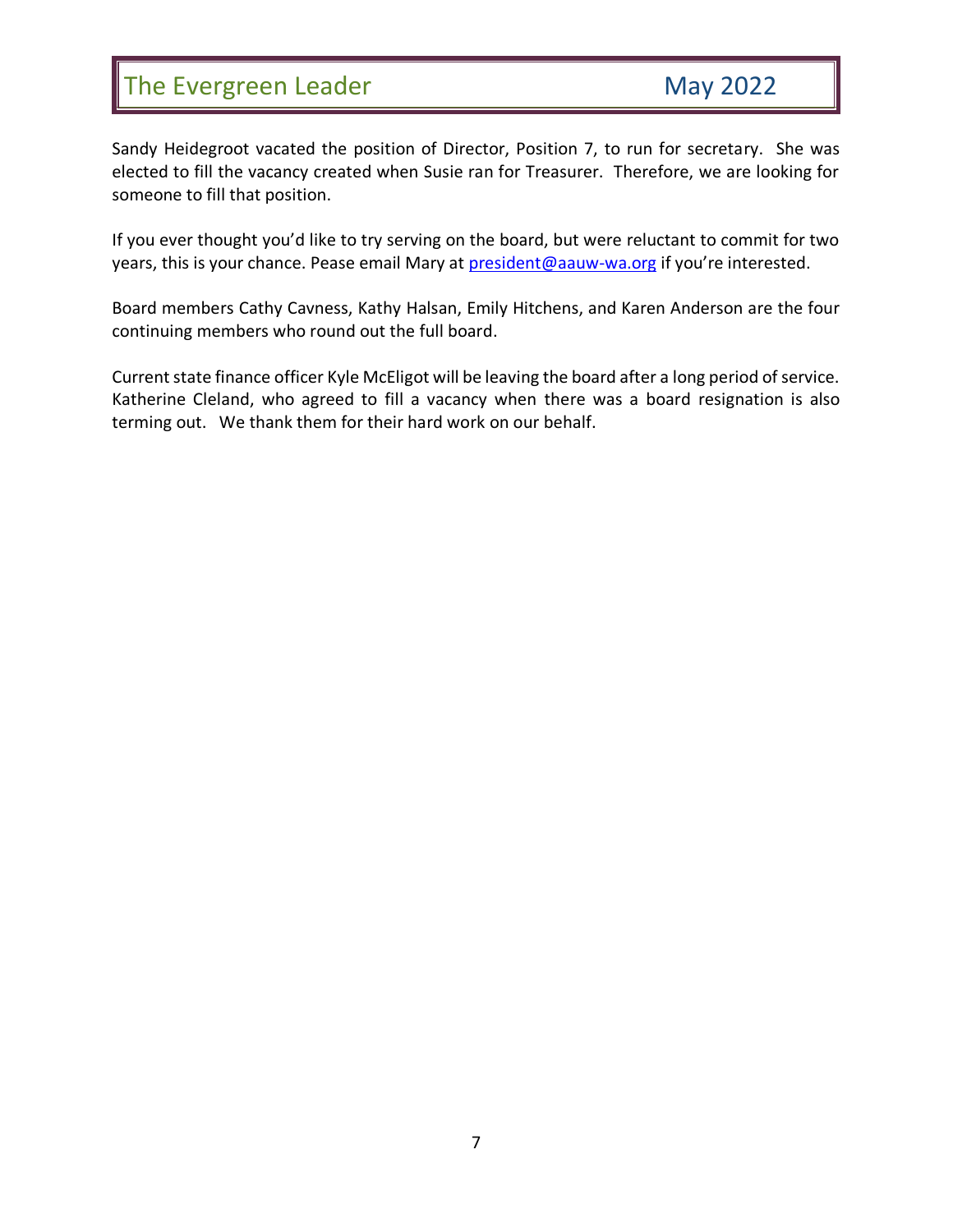## **Branch Events**

*Edmonds-SnoKing Virtual Meeting*

Marianne North AAUW Edmonds-SnoKing [aauw.esk@gmail.com](mailto:aauw.esk@gmail.com)

<span id="page-7-1"></span><span id="page-7-0"></span>

Dr. Michelle Reid, Superintendent of Schools, Northshore School District

**Dr. Michelle Reid, named Washington State Superintendent of the Year for 2021, will speak via Zoom at 10 a.m. Wednesday, May 18. We have asked her to speak about STEM and equity issues in public schools. All are welcome to attend. Advance registration is required at**  <https://us02web.zoom.us/meeting/register/tZAodOioqjsuHtGnqjRNHa0pQTKdHSVBI9NX>

Dr. Reid has been the Northshore School District Superintendent since 2016, overseeing 23,000 students in the Bothell-Woodinville area north of Seattle. She has just been selected to lead the Fairfax County Public Schools in Virginia. She has been a leadership facilitator at both the University of Washington Center for Educational Leadership and the Harvard Institute for School Leadership. Prior to coming to Northshore, Dr. Reid served as superintendent of schools, athletic director and high school principal in districts on the Olympic Peninsula.

Dr. Reid received a bachelor's degree in Natural Science and Chemistry, University of Puget Sound and a doctorate in Educational Leadership from the University of Washington.

Dr. Reid writes a weekly blog which can be read at [https://www.nsd.org/blog/~board/superintendent-blog/post/thursday-thoughts-east-ridge](https://www.nsd.org/blog/~board/superintendent-blog/post/thursday-thoughts-east-ridge-elementary-visit-volunteer-appreciation-week-racial-and-educational-justice-and-more)[elementary-visit-volunteer-appreciation-week-racial-and-educational-justice-and-more](https://www.nsd.org/blog/~board/superintendent-blog/post/thursday-thoughts-east-ridge-elementary-visit-volunteer-appreciation-week-racial-and-educational-justice-and-more)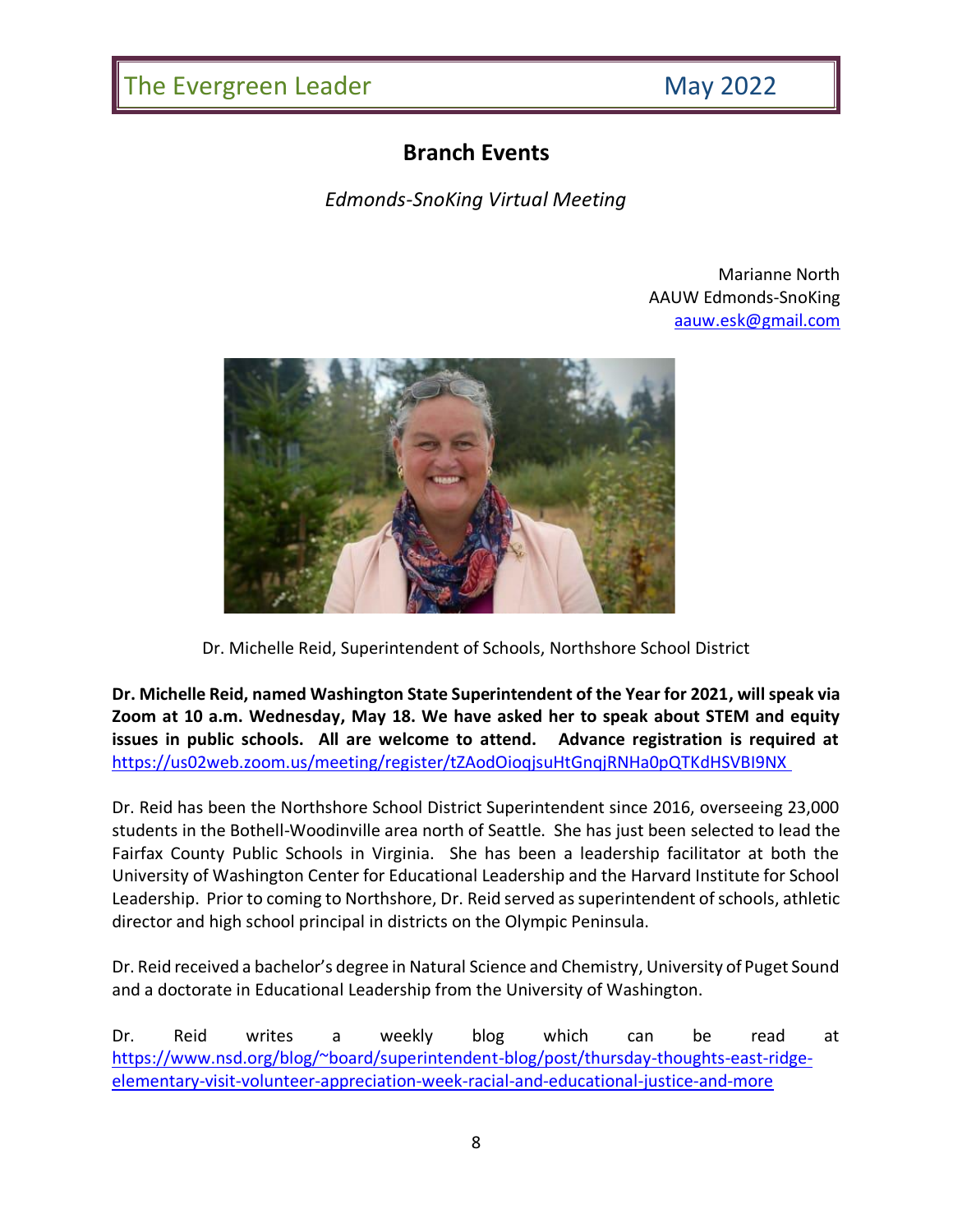## <span id="page-8-0"></span>*AAUW Seattle Hosts Summer Reading Fest with Nancy Pearl*



Marianne North AAUW Seattle [programs@aauw-seattle.org](mailto:programs@aauw-seattle.org)

**Saturday, May 21, 2022 10:00AM - 12:00PM**

Watertown Hotel 4242 Roosevelt Way NE Seattle, WA 98105

Reserve your seat early by emailing **[RSVP@aauw-seattle.org](mailto:RSVP@aauw-seattle.org)** - no cost. Bring friends! Bring a book to exchange! Award-winning librarian and best-selling author Nancy Pearl will bring a list of her favorite books to discuss and share at our annual meeting. The National Book Foundation, which presents the National Book Awards, gave Nancy Pearl the 2021 Literarian Award for Outstanding Service to the American Literary Community. She also was named the 2021 Librarian of the Year by the Library Journal.

## *Purses with Purpose 2022*

Georgi Proulx AAUW Stanwood-Camano [aauwscboard@gmail.com](mailto:aauwscboard@gmail.com)

<span id="page-8-1"></span>Going once, going twice….SOLD!

Did you feel the energy from Stanwood Camano on Saturday, April 30?

Our AAUW branch held its 5th biennial *Purses with Purpose 2022*, benefit luncheon and silent and live auctions of fabulous designer purses that had been donated by members and the community. Purses hold more than our personal essentials for the day. They can help secure the dreams of completing a college education or inspire wonder in a young girl discovering science for the first time.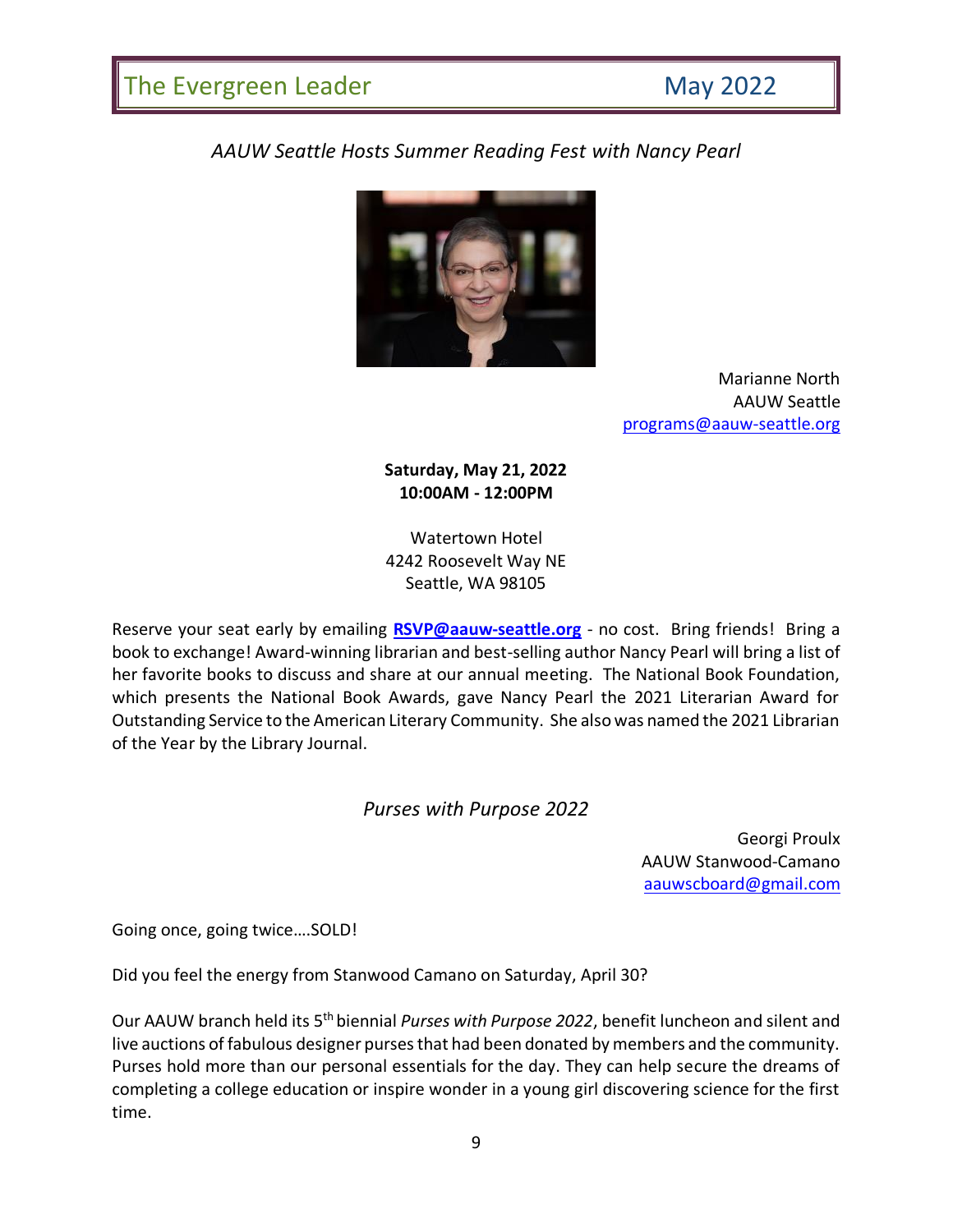128 excited and generous guests with paddles ready celebrated the power of the purse in more ways than one by supporting these dreams and discoveries. Through their purchases and exceptional Fund-A-Scholar paddle raise, our guests surpassed their charitable giving from prior years contributing to our AAUW Stanwood Camano scholarship fund for college students and Tech Trek camperships.

A marvelous afternoon of fun and excitement for the cause. Nearly every guest went home with a wonderful purse knowing it had fulfilled TWO purposes, a new purse for them and funds for dreams and discoveries for the young women and girls.

Pictures from *Purses with Purpose 2022*.

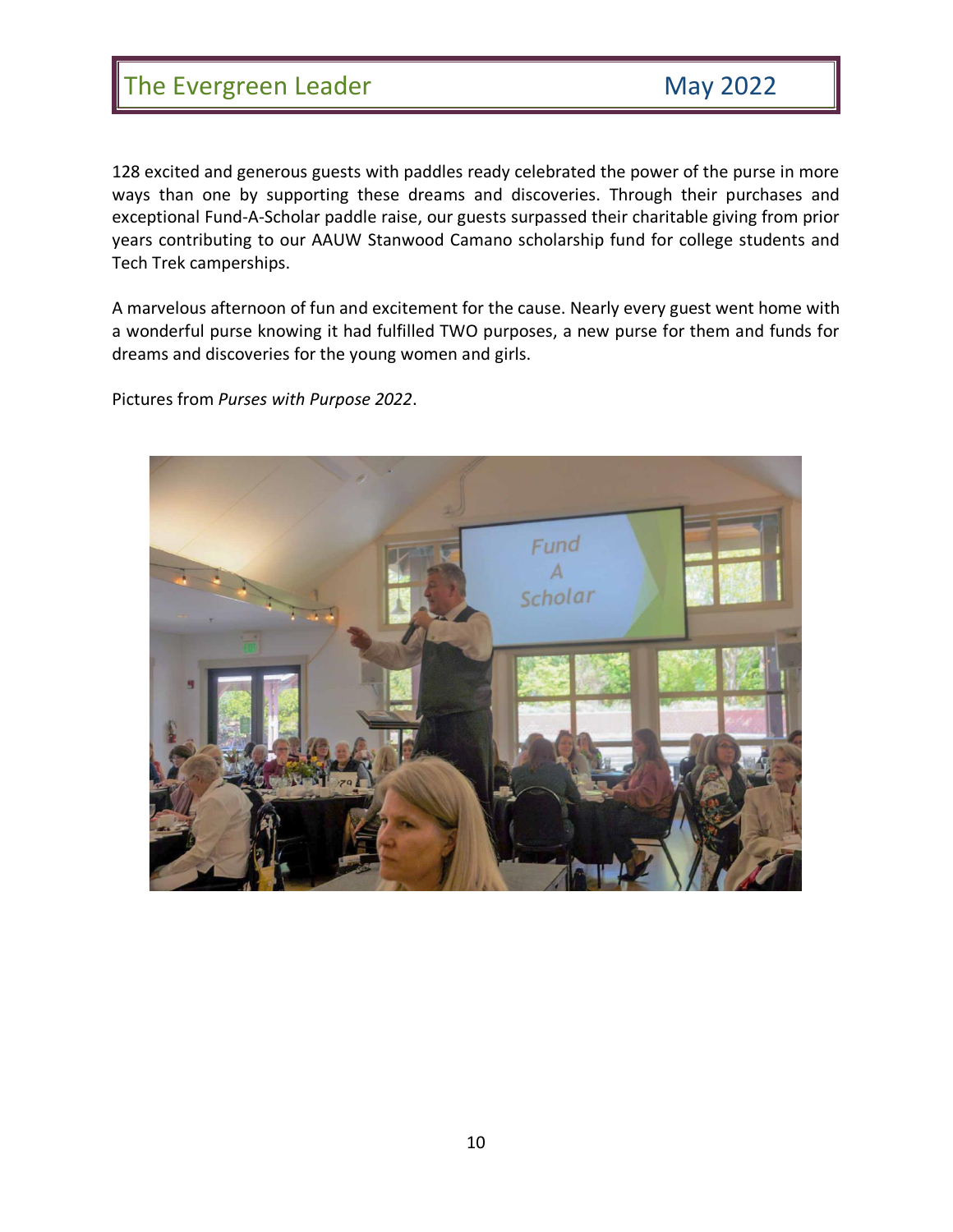# May 2022

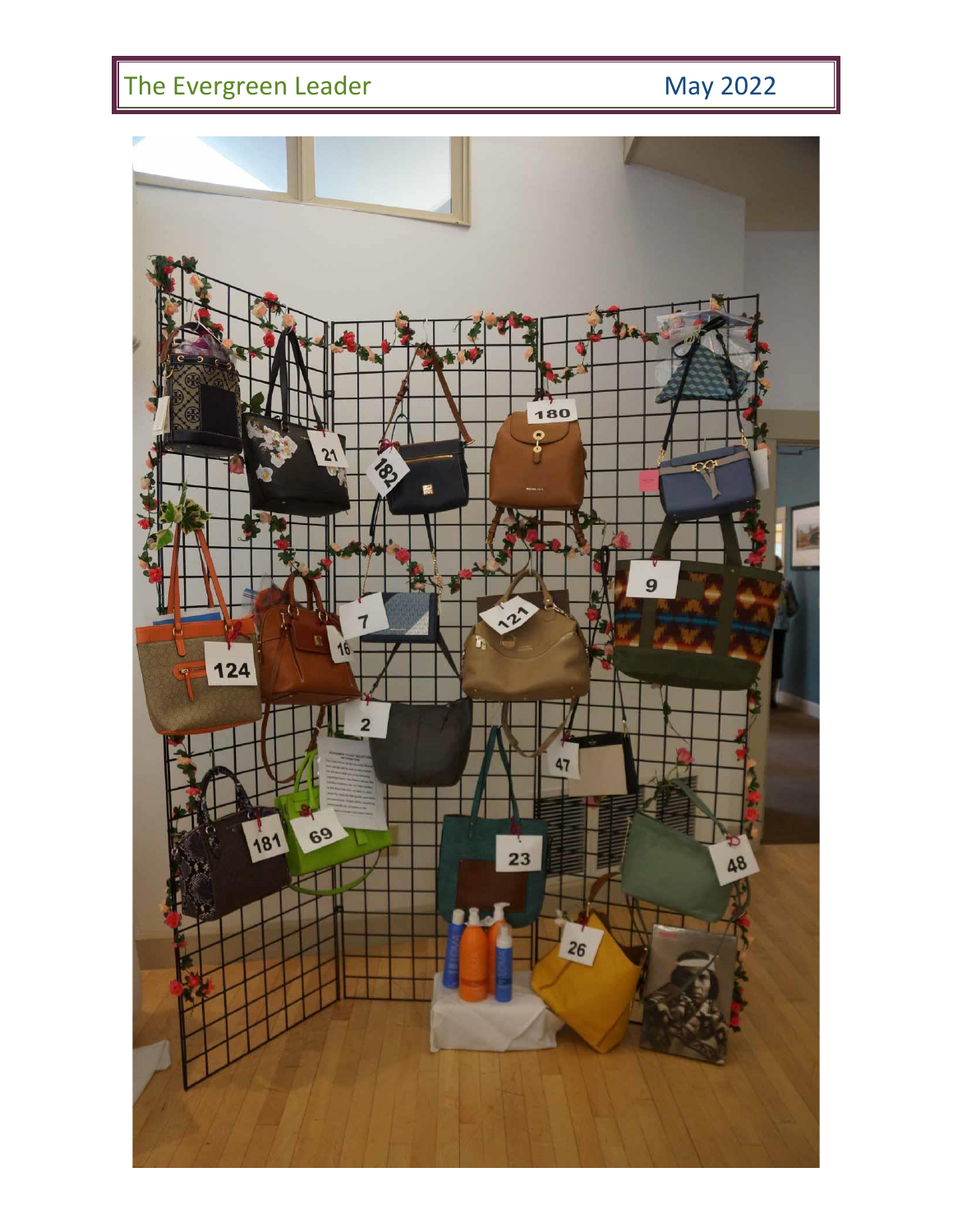# May 2022